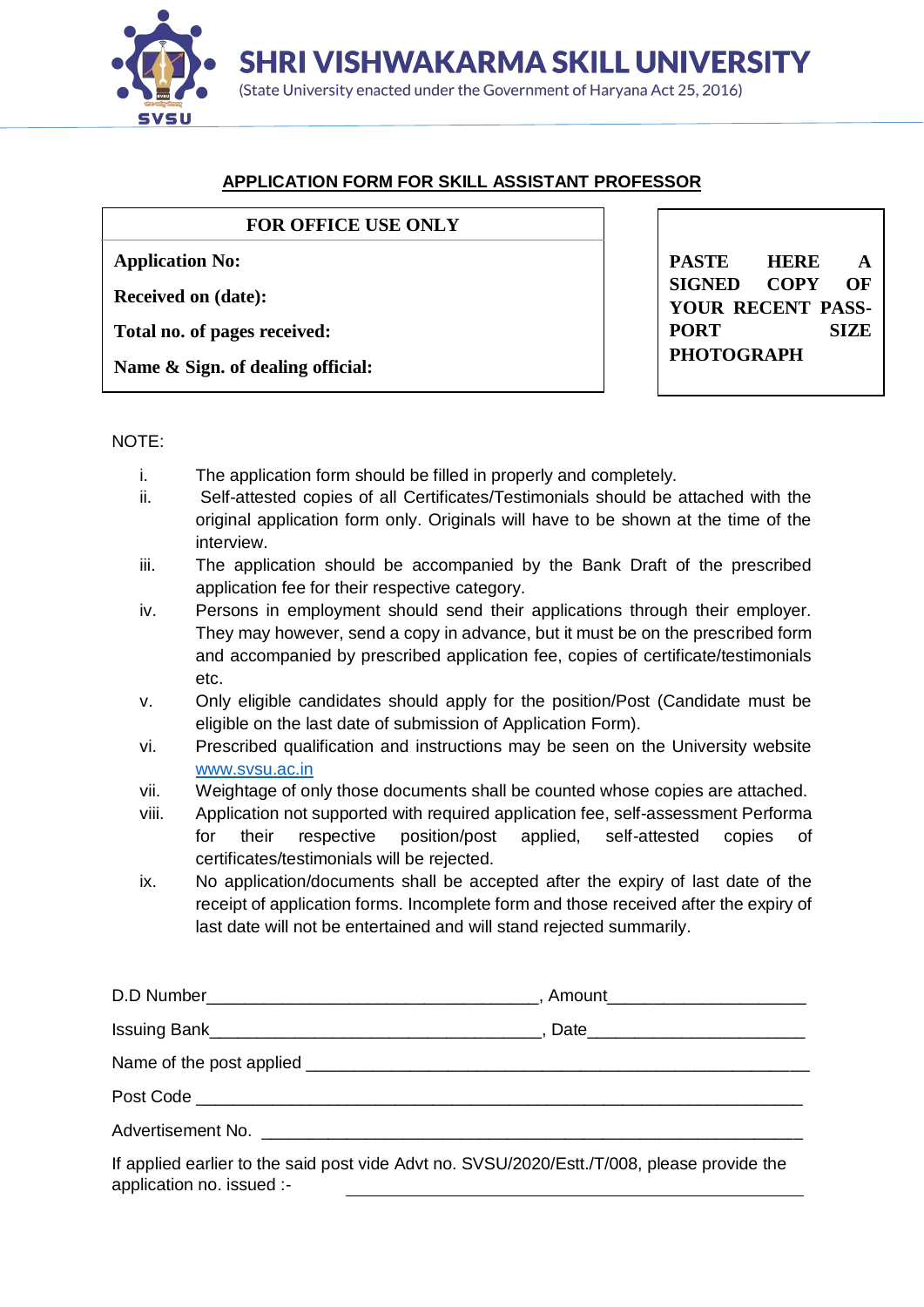| Father's Name _______________________________, Mother's Name____________________            |  |
|---------------------------------------------------------------------------------------------|--|
|                                                                                             |  |
| Date of Birth: Day _____ Month ______Year _______                                           |  |
| (As recorded in the Matriculation or equivalent certificate)                                |  |
| Age (as on the last date fixed for the receipt of application) Years____ Months___ Days____ |  |
|                                                                                             |  |
| Marital Status (Married/ Unmarried) __________________ Sex (Male/ Female) ______________    |  |
|                                                                                             |  |
|                                                                                             |  |
| <b>Permanent Address:</b>                                                                   |  |
| <u> 1989 - Johann Stoff, amerikansk politiker (d. 1989)</u>                                 |  |
|                                                                                             |  |
|                                                                                             |  |
| <b>Correspondence Address:</b>                                                              |  |
|                                                                                             |  |
|                                                                                             |  |
|                                                                                             |  |

# **Educational Qualifications (Attach additional pages, if required)**

| Education                                | Year of<br>passing | Marks/<br><b>CGPA</b> | Min<br>Marks/<br><b>CGPA</b> | Max Marks<br>Conversion | $%$ of<br><b>Marks</b><br>University<br><b>Board</b> | Subjects | Type<br>Regular/Distance |
|------------------------------------------|--------------------|-----------------------|------------------------------|-------------------------|------------------------------------------------------|----------|--------------------------|
|                                          | (a)                | (b)                   | (c)                          | (d)                     | (e)                                                  | (f)      | (g)                      |
| 10 <sup>th</sup><br>Class/<br>equivalent |                    |                       |                              |                         |                                                      |          |                          |
| $10+2/$<br>equivalent                    |                    |                       |                              |                         |                                                      |          |                          |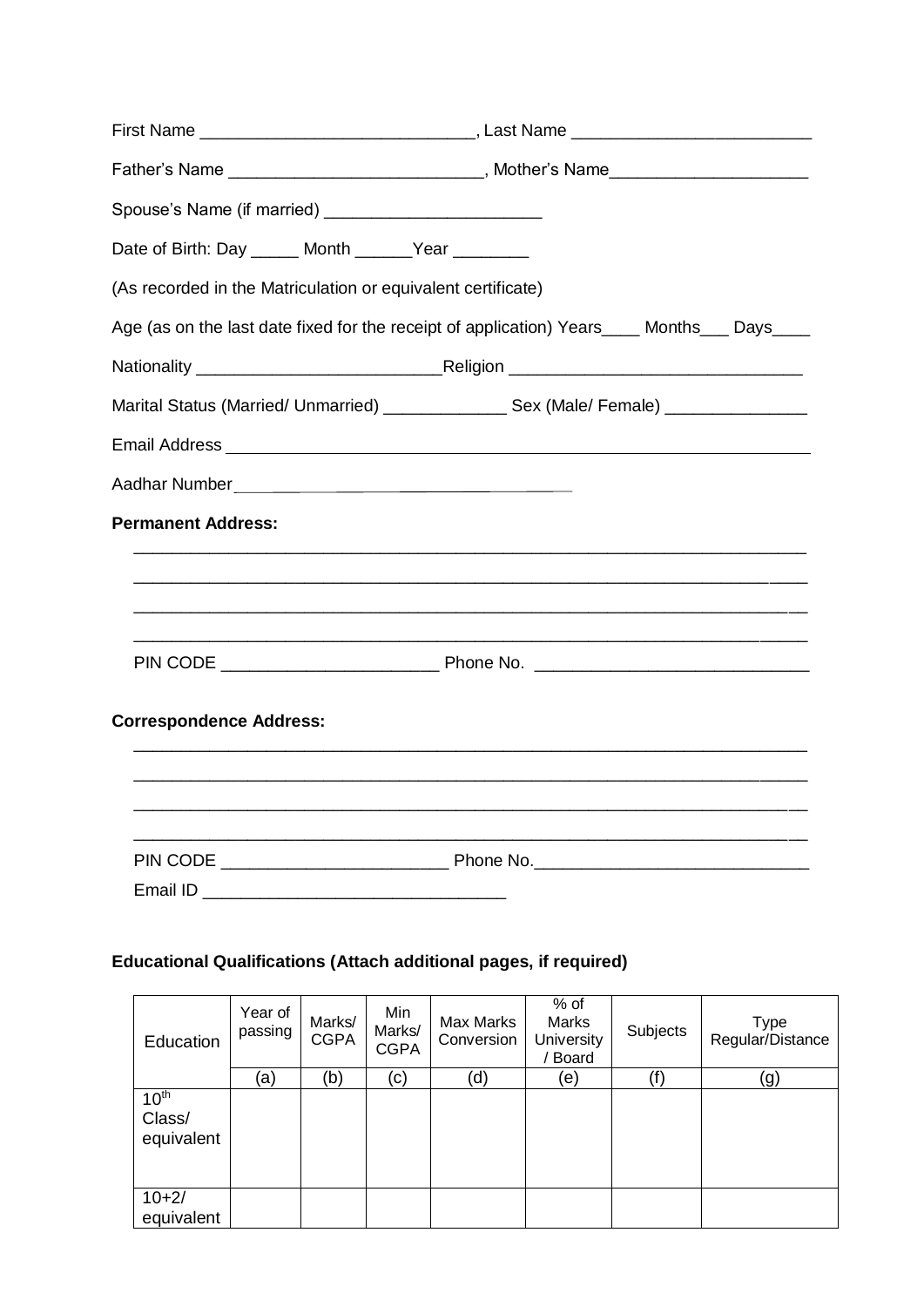| Bachelor's<br>degree |  |  |  |  |
|----------------------|--|--|--|--|
| Master's<br>degree   |  |  |  |  |
| M.Phil.              |  |  |  |  |
| Ph.D.<br>degree      |  |  |  |  |
| Any Other            |  |  |  |  |

National level test qualified (NET with JRF/ NET/SLET/SET): Yes/No? If Yes, attach the certificate.

Is the Ph.D. degree awarded: Yes/No?

## **Ph.D. Detail:**

Date of Registration: \_\_\_\_\_\_\_\_\_\_\_\_\_\_\_\_\_, Date of Thesis Submission

Year of Award of Degree\_\_\_\_\_\_\_\_\_\_\_\_\_, Subject: \_\_\_\_\_\_\_\_\_\_\_\_\_\_\_\_\_\_\_\_\_\_\_\_\_\_\_\_\_\_\_\_\_

Regular/Distance (Full/Part time): \_\_\_\_\_\_\_\_\_, Topic of Thesis: \_\_\_\_\_\_\_\_\_\_\_\_\_\_\_\_\_

Name of the University/Institute that has awarded the Ph. D: \_\_\_\_\_\_\_\_\_\_\_\_\_\_\_\_\_\_\_

Is the degree awarded as per UGC Ph.D. regulation 2009\_\_\_\_\_\_\_\_\_\_\_\_\_\_\_\_\_\_\_\_\_\_\_\_\_\_\_?

### **Experience Detail:**

| Type<br>Regular/<br><b>Contract</b><br>/Guest<br>faculty | <b>Emplo</b><br>yee | <b>Post</b><br>held | Pay Scale/<br><b>Band/CPC</b><br>with GP | <b>Basic</b><br>Pay | <b>Period of</b><br>employment<br>(Form) | <b>Period of</b><br>employment<br>(To) | <b>Nature</b><br>οf<br>duties |
|----------------------------------------------------------|---------------------|---------------------|------------------------------------------|---------------------|------------------------------------------|----------------------------------------|-------------------------------|
|                                                          |                     |                     |                                          |                     |                                          |                                        |                               |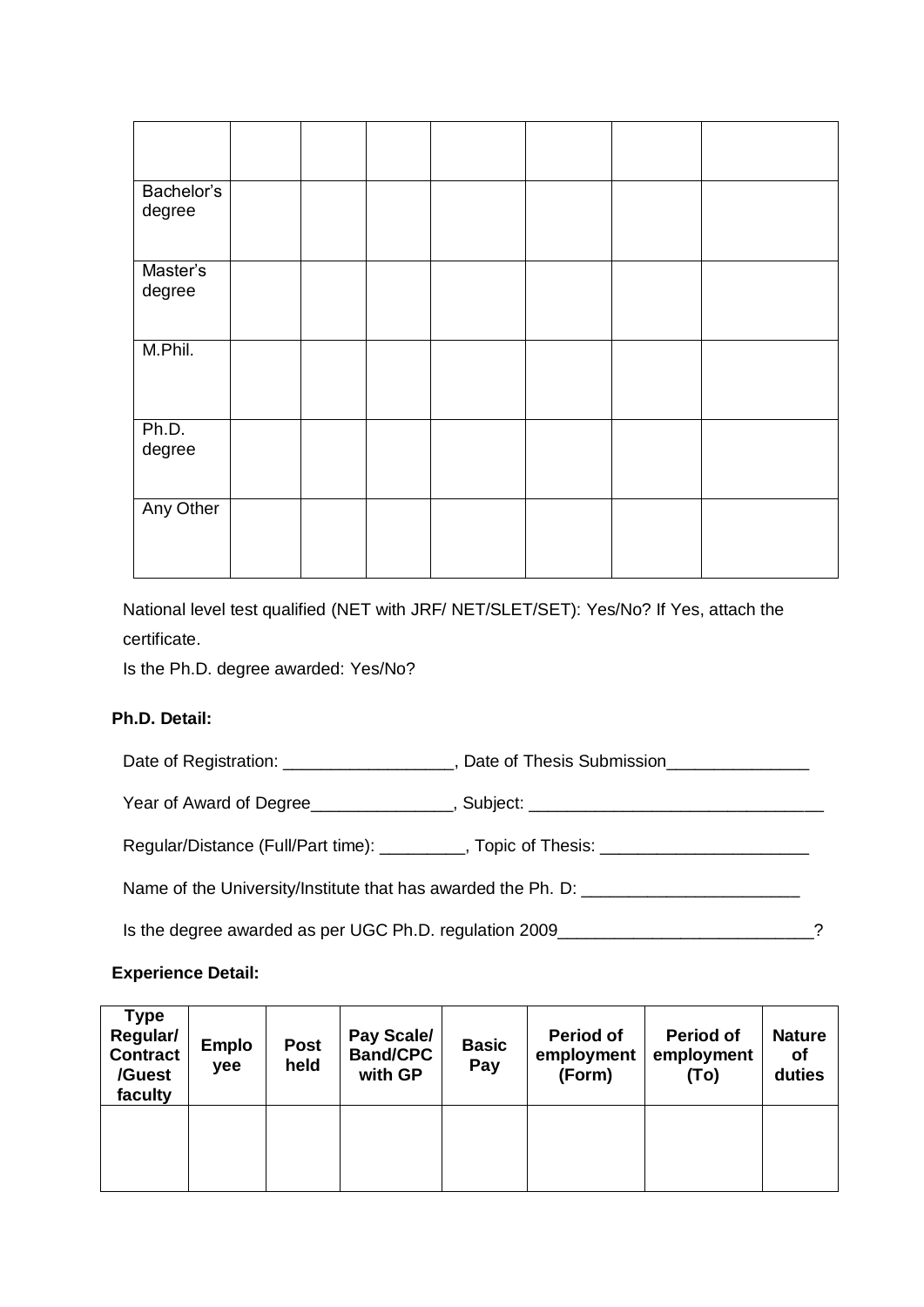**Attach copy of 1st page of paper in support.**

## **Research Papers**

# **(Only in Peer- Reviewed of UGC listed Journals)**

| <b>Title of</b><br>the<br>paper | Name of<br>the<br>Journal | <b>ISSN/ISBN</b><br>number | <b>Whether</b><br>peer<br>reviewed | Impact<br><b>Factor as</b><br>per<br><b>Thomson</b><br><b>Reuters</b><br>list | No. of<br>Co-<br>authors | <b>Whether</b><br>you are<br>main<br>Author? | Journal<br>listed<br>in UGC<br>list or<br>not? | Date of<br>publication | Page<br>No.<br>(Form) | Page<br>no.<br>(To) |
|---------------------------------|---------------------------|----------------------------|------------------------------------|-------------------------------------------------------------------------------|--------------------------|----------------------------------------------|------------------------------------------------|------------------------|-----------------------|---------------------|
|                                 |                           |                            |                                    |                                                                               |                          |                                              |                                                |                        |                       |                     |
|                                 |                           |                            |                                    |                                                                               |                          |                                              |                                                |                        |                       |                     |
|                                 |                           |                            |                                    |                                                                               |                          |                                              |                                                |                        |                       |                     |
|                                 |                           |                            |                                    |                                                                               |                          |                                              |                                                |                        |                       |                     |

# **Attach the Title page of Book in support**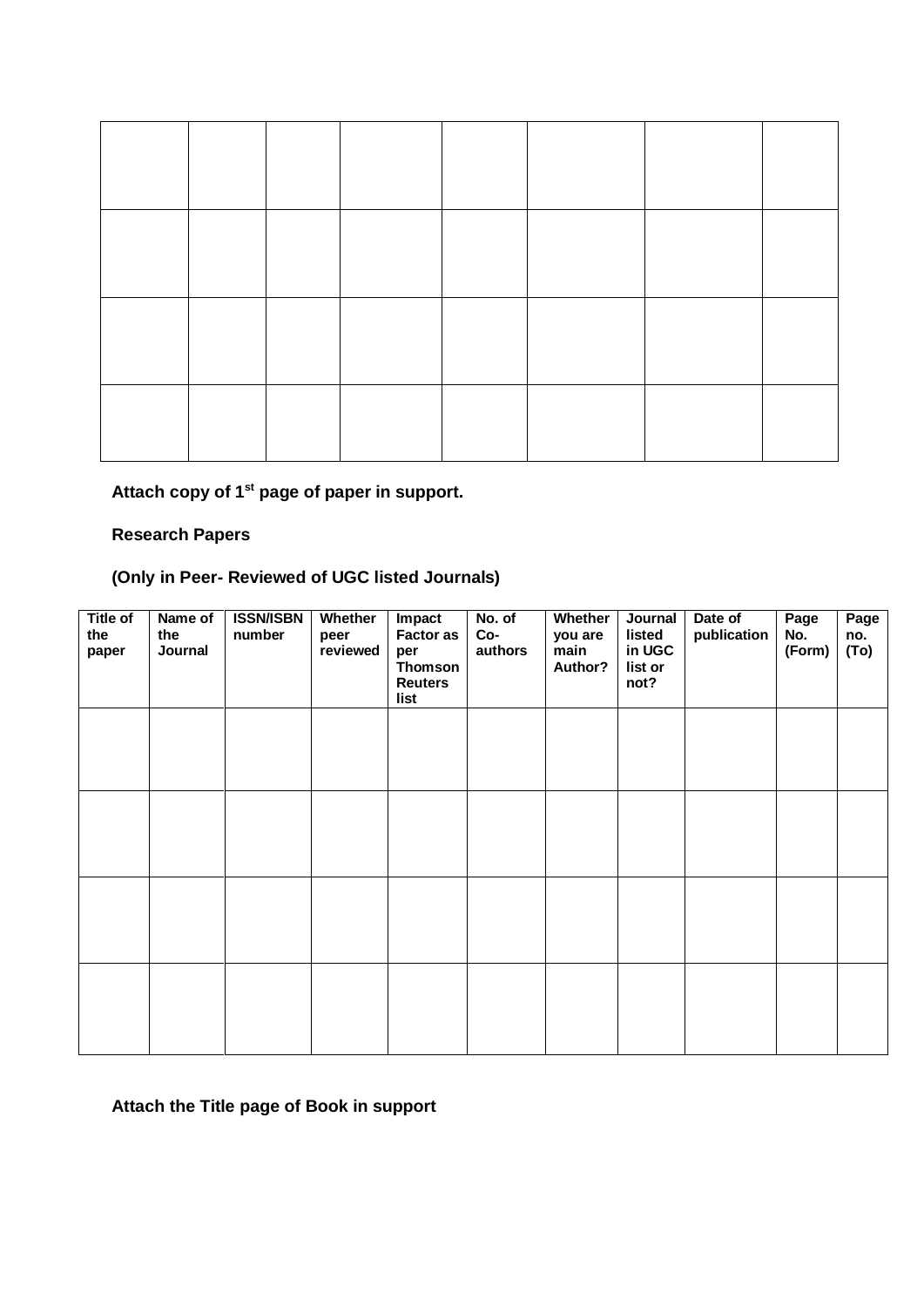## **Publications other than Research papers**

| <b>Title of Book/ Chapter</b><br>authored/ Editor of<br>Book (any other<br>please specify) | <b>Publisher</b> | <b>International/National</b> | <b>ISSN/ISBN</b><br>number | <b>Number</b><br>of Co-<br>authors | Whether you are<br>main Author? |
|--------------------------------------------------------------------------------------------|------------------|-------------------------------|----------------------------|------------------------------------|---------------------------------|
|                                                                                            |                  |                               |                            |                                    |                                 |
|                                                                                            |                  |                               |                            |                                    |                                 |
|                                                                                            |                  |                               |                            |                                    |                                 |

| <b>Research contribution</b> | <b>Awarded</b> | <b>Submitted</b> | In-progress |
|------------------------------|----------------|------------------|-------------|
| Ph. D guided                 |                |                  |             |
|                              |                |                  |             |
| M. Phil guided               |                |                  |             |
|                              |                |                  |             |
| Master's                     |                |                  |             |
|                              |                |                  |             |

### **Details of Awards:**

| International/National Level(Awards given by International |  |
|------------------------------------------------------------|--|
| Organizations/Government of India/ Government of India     |  |
| recognised National Level Bodies)                          |  |
| State- Level (Awards given by State Government)            |  |

Number of sponsored research projects: --\_\_\_\_\_\_\_\_\_\_\_\_\_\_\_\_\_\_\_\_\_\_\_\_\_\_\_\_\_\_\_\_\_\_

Number of consultancy projects: \_\_\_\_\_\_\_\_\_\_\_\_\_\_\_\_\_\_\_\_\_\_\_\_\_\_\_\_\_\_\_\_\_\_\_\_\_\_\_\_\_\_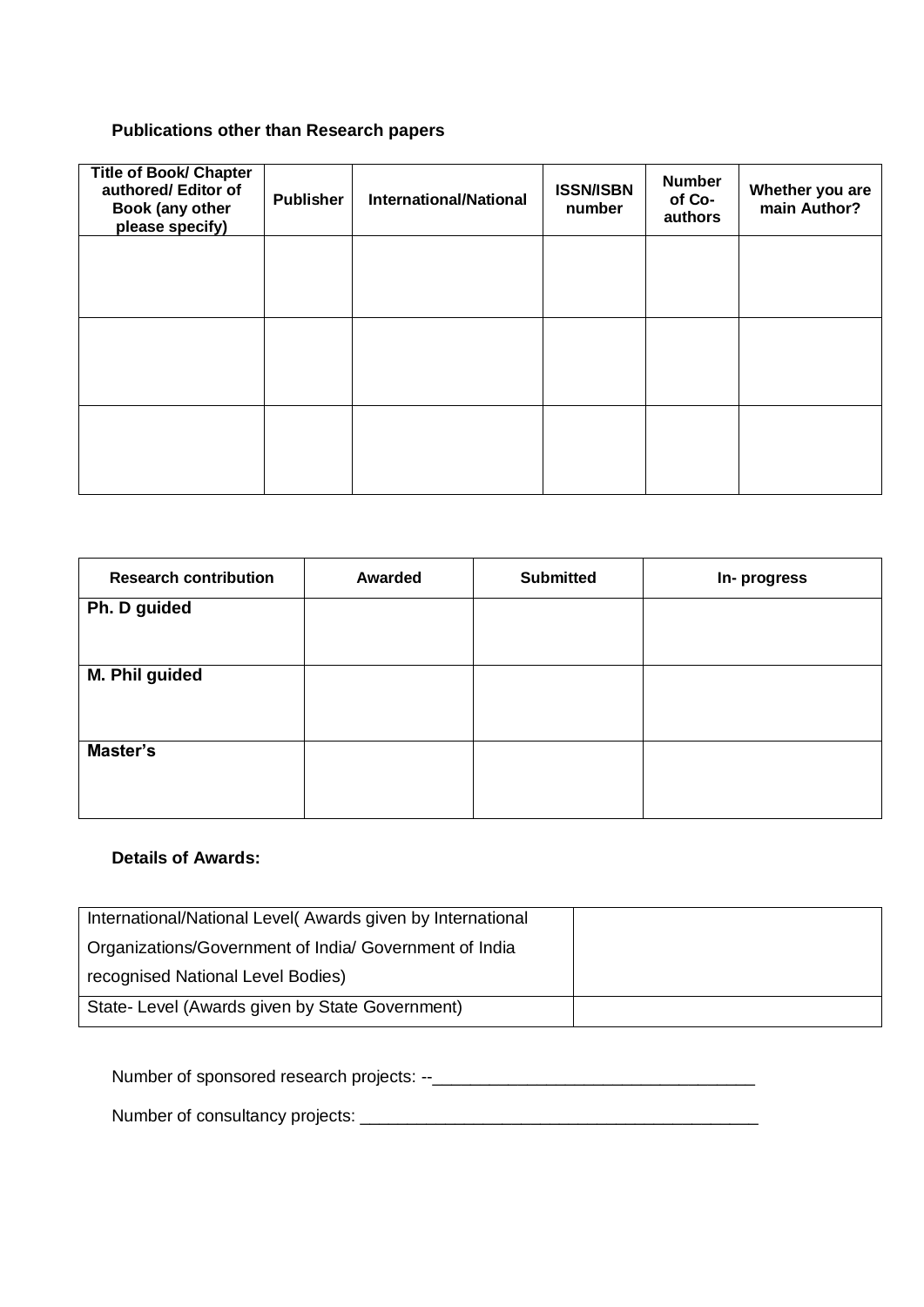### **Additional information:**

Has there been any break in your career? \_\_\_\_, if so, give detail thereof with reasons:

\_\_\_\_\_\_\_\_\_\_\_\_\_\_\_\_\_\_\_\_\_\_\_\_\_\_\_\_\_\_\_\_\_\_\_\_\_\_\_\_\_\_\_\_\_\_\_\_\_\_\_\_\_\_\_\_\_\_\_\_\_\_\_\_\_\_\_\_\_\_\_

Have you ever been punished during your service or convicted by a Court of Law? If so give, detail:  $\Box$ 

Were you at any time declared medically unfit of asked to submit your resignation or discharged of dismissed? \_\_\_\_\_\_\_\_\_\_\_\_\_\_\_\_\_\_\_\_\_\_\_\_\_\_\_\_\_\_\_\_\_\_\_\_\_\_\_\_\_\_\_\_\_\_ If yes, give detail: Have you studied Hindi up to Matric Standard? \_\_\_\_\_\_\_\_\_\_\_\_\_\_\_\_\_\_\_\_\_\_\_\_\_\_\_\_\_\_\_\_\_\_ If yes, give detail: \_\_\_\_\_\_\_\_\_\_\_\_\_\_\_\_\_\_\_\_\_\_\_\_\_\_\_\_\_\_\_\_\_\_\_\_\_\_\_\_\_\_\_\_\_\_\_\_\_\_\_\_\_

If any. Give details of proficiency acquired and part taken in other extra-curricular of social activities such as NCC, public debates and social service etc: I have organized from time to time seminar and various competitions for exposing the students the students to new areas of technology further I gave the expert lecture on the Digital Economics Benefits during one week NSS Programme.

| Present Designation: | , Pay Scale/Band/CPC with GP: |
|----------------------|-------------------------------|
| Total emoluments:    |                               |

### **Reference:**

Give name, designation and address of three references not related to you. Reference should be of persons with or under whom you have worked or who have intimated knowledge of your work.

| <b>Name</b> | <b>Designation</b> | Mobile no. | <b>Address</b> |
|-------------|--------------------|------------|----------------|
|             |                    |            |                |
|             |                    |            |                |
|             |                    |            |                |

### **Payment Detail:**

| Mode | ---<br>ິ<br>. |
|------|---------------|
|------|---------------|

Transaction ID: \_\_\_\_\_\_\_\_\_\_\_\_\_\_\_\_\_\_\_\_\_\_\_\_\_, Amount: \_\_\_\_\_\_\_\_\_\_\_\_\_\_\_\_\_\_\_\_\_\_\_\_\_\_\_\_\_